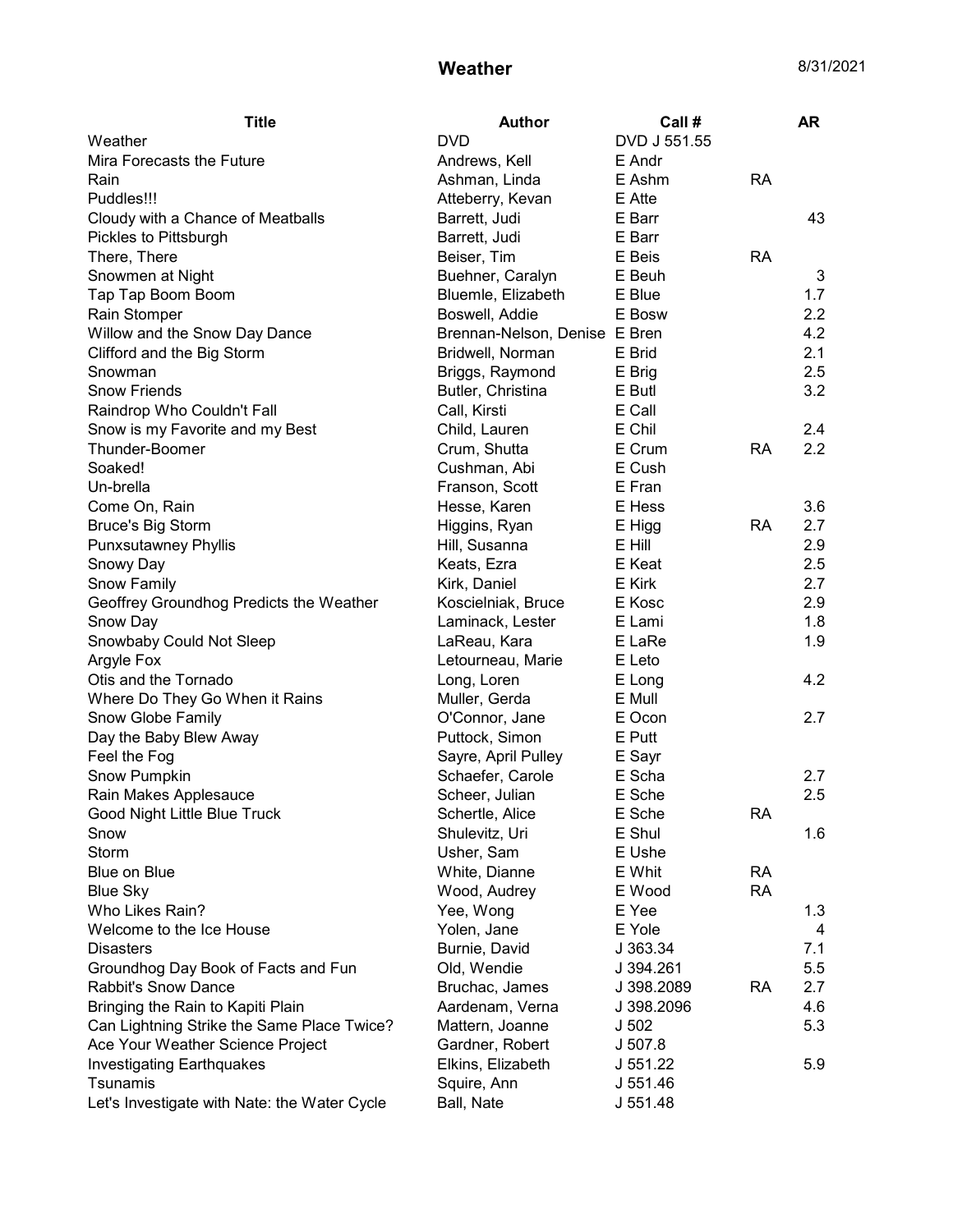## **Weather** 8/31/2021

| <b>Title</b>                                                   | <b>Author</b>      | Call#                 | <b>AR</b> |
|----------------------------------------------------------------|--------------------|-----------------------|-----------|
| <b>Floods</b>                                                  | Black, Vanessa     | J 551.48              |           |
| Wild Water Cycle                                               | Korb, Rena         | J 551.48              | 3.2       |
| <b>Investogating Floods</b>                                    | Elkins, Elizabeth  | J 551.489             | 5.4       |
| How Do We Measure Weather                                      | Dickmann, Nancy    | J 551.5               |           |
| How Do We Prepare for Severe Weather                           | Dickmann, Nancy    | J 551.5               |           |
| <b>Stormy Weather</b>                                          | Ganeri, Anita      | J 551.5               |           |
| Science of Weather                                             | Graham, Ian        | J 551.5               |           |
| <b>Blizzards</b>                                               | London, Martha     | J 551.5               | 3.6       |
| W is for Wind                                                  | Michaels, Pat      | J 551.5               | 5.8       |
| Air                                                            | Stille, Darlene    | J 551.5               | 3.3       |
| <b>Blizzards</b>                                               | Davies, Monika     | J 551.55              |           |
| Chasing the World's Most Dangerous Storms                      | Gifford, Clive     | J 551.55              | 5         |
| Al Roker's Extreme Weather                                     | Roker, Al          | J 551.55              |           |
| When the Sky Breaks                                            | Winchester, Simon  | J 551.55              | 8.5       |
| <b>Investigating Hurricanes</b>                                | Elkins, Elizabeth  | J 551.552             | 5.8       |
| <b>Hurricanes</b>                                              | Meister, Cari      | J 551.552             | 2.9       |
| <b>Investigating Tornadoes</b>                                 | Elkins, Elizabeth  | J 551.553             | 5.7       |
| Tornadoes                                                      | Meister, Cari      | J 551.553             | 2.9       |
| Tornadoes                                                      | Otfinoski, Steven  | J 551.553             |           |
| Tornadoes                                                      | Simon, Seymour     | J 551.553             |           |
| <b>Blizzards</b>                                               | Meister, Cari      | J 551.555             | 2.9       |
| Ice Storms                                                     | Black, Vanessa     | J 551.556             | 2.9       |
| <b>Crazy About Clouds</b>                                      | Korb, Rena         | J 551.57              | 2.8       |
| <b>Droughts</b>                                                | Meister, Cari      | J 551.5773            | 2.9       |
| You Wouldn't Want to Live Without Extreme Weatl Canavan, Roger |                    | J 551.6               | 6.3       |
| <b>Understanding Weather Patterns</b>                          | Dickmann, Nancy    | J 551.6               |           |
| Weather                                                        | Farndon, John      | J 551.6               |           |
| Weather: Whipping Up a Storm                                   | Green, Dan         | J 551.6               |           |
| Weather in 30 Seconds                                          | Green, Jen         | J 551.6               | 6.2       |
| <b>Weather and Seasons</b>                                     | Martin, Claudia    | J 551.6               |           |
| <b>Understanding Weather</b>                                   | Peterson, Megan    | J 551.6               |           |
| <b>Extreme Weather</b>                                         | Probst, Jeff       | J 551.6               |           |
| Weather                                                        | <b>World Book</b>  | J 551.6               | 3.6       |
| How Do We Predict the Weather?                                 | Dickmann, Nancy    | J 551.63              |           |
| Saving Animals from Hurricanes                                 | Person, Stephen    | J 636.08              | 5.6       |
| It's Raining, It's Pouring                                     | Eagle, Kin         | J 782.42              | 1.9       |
| Wild Weather Book                                              | Danks, Fiona       | J 796                 |           |
| <b>Blizzard</b>                                                | Murphy, Jim        | J 974.7               |           |
| What Was Hurricane Katrina                                     | Koontz, Robin      | J 976.3               | 5.9       |
| Hurricane Katrina and the Flooding of New Orleans Pratt, Mary  |                    | J 976.3               | 5.7       |
| <b>Floodwaters and Flames</b>                                  | Huey, Lois         | J 977.173             | 6         |
| Spark                                                          | Durst, Sarah Beth  | J Fantasy Durs        | 4.9       |
| Crystal the Snow Fairy                                         | Meadows, Daisy     | J Fantasy Mead Weat 1 | 3.9       |
| Abigail the Breeze Fairy                                       | Meadows, Daisy     | J Fantasy Mead Weat 2 | 4.1       |
| Pearl the Cloud Fairy                                          | Meadows, Daisy     | J Fantasy Mead Weat 3 | 4.2       |
| Goldie the Sunshine Fairy                                      | Meadows, Daisy     | J Fantasy Mead Weat 4 | 4.4       |
| Evie the Mist Fairy                                            | Meadows, Daisy     | J Fantasy Mead Weat 5 | 4         |
| Storm the Lightning Fairy                                      | Meadows, Daisy     | J Fantasy Mead Weat 6 | 4.7       |
| Hayley the Rain Fairy                                          | Meadows, Daisy     | J Fantasy Mead Weat 7 | 4         |
| Hurricane Heroes in Texas                                      | Osborne, Mary Pope | J Fantasy Osbo 30     |           |
| I Survived Hurricane Katrina, 2005                             | Tarshis, Lauren    | J History Tars 3      | 4         |
|                                                                |                    |                       |           |